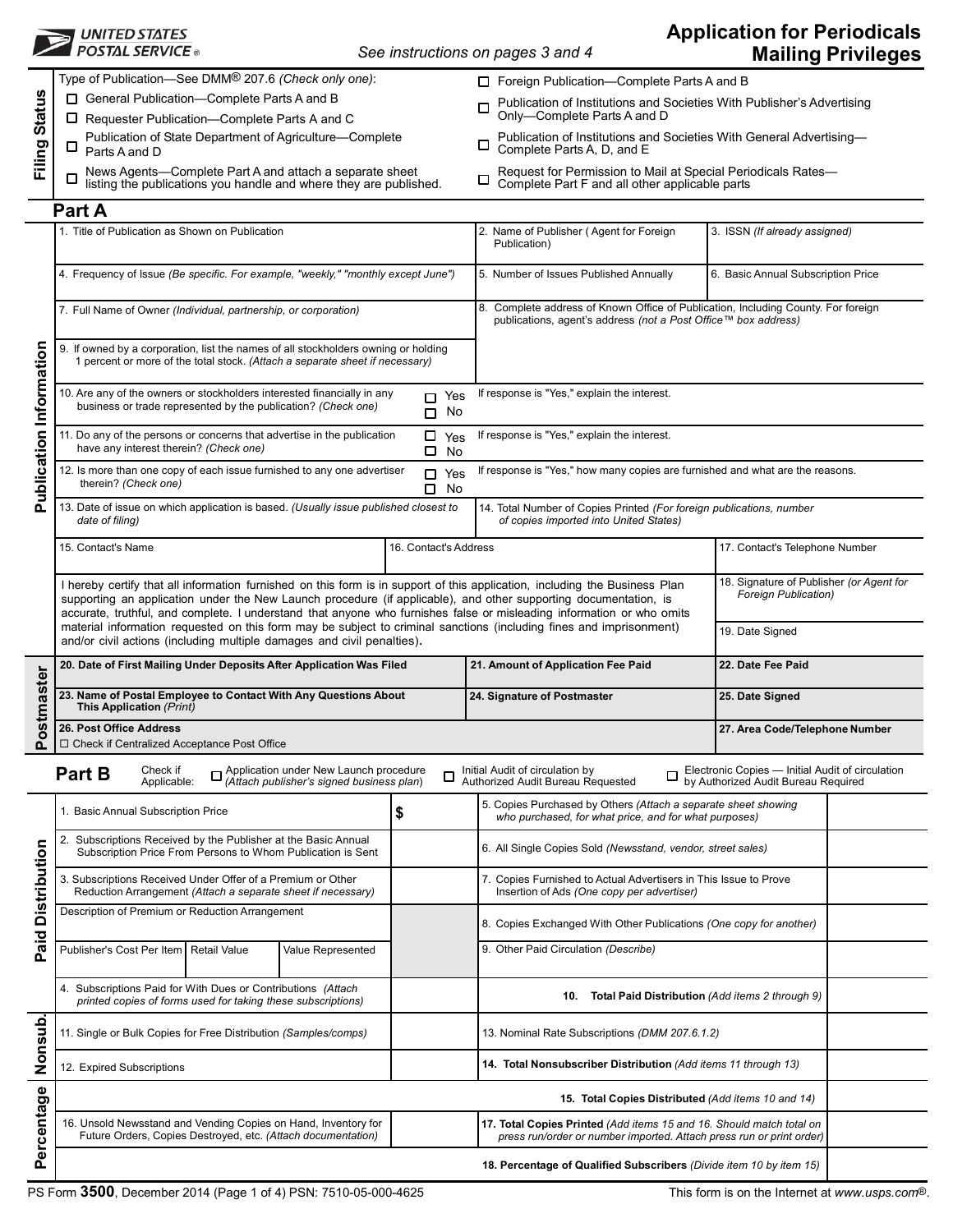# **Application for Periodicals Mailing Privileges** *(Continued)*

|                    |                                                                                                                   | <b>Part C</b>                                        | Check if<br>Applicable: |  | Application under New Launch procedure<br>(Attach publisher's signed business plan)                                            |  | $\Box$ | Electronic Copies - Initial Audit of circulation by<br>Initial Audit of circulation by<br>n<br>Authorized Audit Bureau Requested<br>Authorized Audit Bureau Required |  |  |  |  |
|--------------------|-------------------------------------------------------------------------------------------------------------------|------------------------------------------------------|-------------------------|--|--------------------------------------------------------------------------------------------------------------------------------|--|--------|----------------------------------------------------------------------------------------------------------------------------------------------------------------------|--|--|--|--|
| <b>seido</b> :     |                                                                                                                   |                                                      |                         |  | Requests Received by the Publisher From the Persons to Whom<br>the Publication Is Sent (Not paid subscription copies)          |  |        | 6. All Single Copies Sold (Newsstand, vendor, street sales)                                                                                                          |  |  |  |  |
| ပ                  | Subscription Copies Paid for or Promised to be Paid for<br>2.<br>Including Those Below Nominal Rate               |                                                      |                         |  |                                                                                                                                |  |        | 7. Copies Sent in Fulfillment of Requests in a Manner Not<br>Covered in Items 1 through 6 (Explain)                                                                  |  |  |  |  |
|                    | 3.<br>Copies Furnished to Actual Advertisers in This Issue to Prove<br>Insertion of Ads (One copy per advertiser) |                                                      |                         |  |                                                                                                                                |  |        |                                                                                                                                                                      |  |  |  |  |
| Requester          | -4.                                                                                                               | another)                                             |                         |  | Copies Exchanged With Other Publications (One copy for                                                                         |  |        |                                                                                                                                                                      |  |  |  |  |
|                    |                                                                                                                   |                                                      |                         |  | Copies Requested by Employers for Employees by Name or<br>Position (Attach samples of these requests)                          |  |        |                                                                                                                                                                      |  |  |  |  |
|                    | 8. Total Requested Distribution (Add items 1 through 7)                                                           |                                                      |                         |  |                                                                                                                                |  |        |                                                                                                                                                                      |  |  |  |  |
| nreq.              | 9. Requests More Than 3 Years Old                                                                                 |                                                      |                         |  |                                                                                                                                |  |        | 11. Total Sample Copies Distributed (In the mails or otherwise)                                                                                                      |  |  |  |  |
| $\bar{\mathbf{z}}$ |                                                                                                                   |                                                      |                         |  | 10. Requests Induced by a Premium Offer or Material Consideration                                                              |  |        | 12. Total Nonrequester Distribution (Add items 9 through 11)                                                                                                         |  |  |  |  |
|                    |                                                                                                                   | Total Copies Distributed (Add items 8 and 12)<br>13. |                         |  |                                                                                                                                |  |        |                                                                                                                                                                      |  |  |  |  |
| entage             |                                                                                                                   |                                                      |                         |  | 14. Unsold Newsstand and Vending Copies on Hand, Inventory for<br>Future Orders, Copies Destroyed, etc. (Attach documentation) |  |        | 15. Total Copies Printed (Add items 13 and 14. Should match total<br>on order or number imported. Attach press run or print order)                                   |  |  |  |  |
| ق<br>ھ<br>Ő.       | 16. Percentage of Qualified Requesters (Divide item 8 by item 13)                                                 |                                                      |                         |  |                                                                                                                                |  |        |                                                                                                                                                                      |  |  |  |  |

**Part D**

|                               |                                                                                                                                                                                                                                                                                                                                | Type of Organization (Complete one row)                                                                                                                                                              | Attach to Application                                                                                                                                                |                                                             |                                                                                                                                                                                            |                                                                                                                                                                                                                                         |  |
|-------------------------------|--------------------------------------------------------------------------------------------------------------------------------------------------------------------------------------------------------------------------------------------------------------------------------------------------------------------------------|------------------------------------------------------------------------------------------------------------------------------------------------------------------------------------------------------|----------------------------------------------------------------------------------------------------------------------------------------------------------------------|-------------------------------------------------------------|--------------------------------------------------------------------------------------------------------------------------------------------------------------------------------------------|-----------------------------------------------------------------------------------------------------------------------------------------------------------------------------------------------------------------------------------------|--|
|                               | 1. Benevolent or Fraternal                                                                                                                                                                                                                                                                                                     |                                                                                                                                                                                                      | No. of Members                                                                                                                                                       | Publication is<br>Published:                                | $\Box$ By society or order<br>$\Box$ Under auspices of society or order                                                                                                                    |                                                                                                                                                                                                                                         |  |
|                               | 2. Society                                                                                                                                                                                                                                                                                                                     |                                                                                                                                                                                                      | Type:<br>$\Box$ Literary                                                                                                                                             |                                                             | $\Box$ Professional $\Box$ Historical $\Box$ Scientific                                                                                                                                    | Certified copy of the constitution and bylaws and<br>the resolution or order showing the date publica-<br>tion was adopted by the organization                                                                                          |  |
|                               | 3. Trade Union                                                                                                                                                                                                                                                                                                                 |                                                                                                                                                                                                      | <b>Publication Is</b><br>$\Box$ By trade union<br>Published:                                                                                                         |                                                             | $\Box$ Under auspices<br>of trade union                                                                                                                                                    |                                                                                                                                                                                                                                         |  |
|                               | 4. Church or Church Organization                                                                                                                                                                                                                                                                                               |                                                                                                                                                                                                      | $\Box$ Church<br><b>Publication Is</b><br>$\Box$ Church organization<br>Issued By:                                                                                   |                                                             |                                                                                                                                                                                            | Evidence that the publication is actually issued<br>by a church or church organization                                                                                                                                                  |  |
| Institutions/Societies        | Is publication issued by<br>a regularly incorporated<br>institution of learning?<br>5. Institution of<br>Learning<br>$\Box$ No<br>$\Box$ Yes                                                                                                                                                                                   |                                                                                                                                                                                                      | Is publication issued by a regularly<br>established state institution of<br>learning supported in whole or in<br>part by public taxation?<br>$\Box$ Yes<br>$\Box$ No |                                                             | Is publication issued by a public or<br>nonprofit private elementary school or<br>secondary institution of learning or its<br>administrative or governing body?<br>$\Box$ Yes<br>$\Box$ No | Certified copy of the charter, articles of incorpora-<br>tion, legislative act creating the institution and<br>amendments thereto, and, when necessary, evi-<br>dence to substantiate nonprofit status or support<br>by public taxation |  |
|                               | 6. State Agency of Health, Public Charities, Corrections, Agriculture,<br>Conservation, Fish and Game, or Industrial Development                                                                                                                                                                                               |                                                                                                                                                                                                      |                                                                                                                                                                      | <b>Agency Issuing Publication</b>                           | Evidence that authorized agency issues the<br>publication                                                                                                                                  |                                                                                                                                                                                                                                         |  |
|                               |                                                                                                                                                                                                                                                                                                                                | 7. Educational Radio or Television Agency of a State or Political Subdivision<br>of a State, or a Nonprofit Educational Radio or Television Station                                                  |                                                                                                                                                                      |                                                             | Category Under Which Applying                                                                                                                                                              | Evidence that authorized station issues the<br>publication                                                                                                                                                                              |  |
|                               | Part E                                                                                                                                                                                                                                                                                                                         |                                                                                                                                                                                                      |                                                                                                                                                                      |                                                             |                                                                                                                                                                                            |                                                                                                                                                                                                                                         |  |
| Institutions/Societies w/Adv. | 1<br>these subscriptions)                                                                                                                                                                                                                                                                                                      | Subscriptions From Members Who Received the Publication Paid<br>for by Dues or Assessments, Contributions, or Otherwise (Attach<br>a certified copy of the resolution or arrangement used for taking |                                                                                                                                                                      |                                                             | 7. Total Sample Copies Distributed (In the mails or otherwise)                                                                                                                             |                                                                                                                                                                                                                                         |  |
|                               | 2. Copies Sent to Other Subscribers                                                                                                                                                                                                                                                                                            |                                                                                                                                                                                                      |                                                                                                                                                                      |                                                             | 8. Disposition and Number of Remaining Copies (Explain)                                                                                                                                    |                                                                                                                                                                                                                                         |  |
|                               |                                                                                                                                                                                                                                                                                                                                | 3. Copies Exchanged With Other Publications (One copy for another)                                                                                                                                   |                                                                                                                                                                      |                                                             |                                                                                                                                                                                            |                                                                                                                                                                                                                                         |  |
|                               | (Explain in block 9)                                                                                                                                                                                                                                                                                                           | 4. Subscriptions Obtained in a Manner Not Covered Above                                                                                                                                              |                                                                                                                                                                      |                                                             | 9. Explanation From Item 4                                                                                                                                                                 |                                                                                                                                                                                                                                         |  |
|                               |                                                                                                                                                                                                                                                                                                                                | 5. Copies Furnished to Actual Advertisers in This Issue to Prove<br>Insertion of Ads (One copy per advertiser)                                                                                       |                                                                                                                                                                      |                                                             |                                                                                                                                                                                            |                                                                                                                                                                                                                                         |  |
|                               |                                                                                                                                                                                                                                                                                                                                | 6. Total Subscriptions (Add items 1 through 5)                                                                                                                                                       |                                                                                                                                                                      |                                                             |                                                                                                                                                                                            |                                                                                                                                                                                                                                         |  |
| Part F                        |                                                                                                                                                                                                                                                                                                                                |                                                                                                                                                                                                      |                                                                                                                                                                      |                                                             |                                                                                                                                                                                            |                                                                                                                                                                                                                                         |  |
| <b>Special Rates</b>          | A. Nonprofit Category (Check one box only)<br>If this application includes a request for<br>special Periodicals privileges, submit doc-<br>$\Box$ Religious<br>umentation that shows your organization<br>$\Box$ Educational<br>meets the requirements in DMM 207.10.<br>(Check one box in either A or B)<br>$\Box$ Scientific |                                                                                                                                                                                                      |                                                                                                                                                                      | $\Box$ Philanthropic<br>$\Box$ Agricultural<br>$\Box$ Labor | $\Box$ Veterans<br>$\Box$ Fraternal<br>□ Other Qualified Organizations                                                                                                                     | <b>B.</b> Price (Check one box only)<br>$\Box$ Science-of-Agriculture (DMM 207.11.2)<br>$\Box$ Classroom (DMM 207.10.4)                                                                                                                 |  |
|                               | $\Box$ Yes<br>$\Box$ No                                                                                                                                                                                                                                                                                                        |                                                                                                                                                                                                      |                                                                                                                                                                      |                                                             | 2. Was organization formed for profit or does any net income inure to the benefit of any private stockholder or individual?                                                                |                                                                                                                                                                                                                                         |  |
|                               |                                                                                                                                                                                                                                                                                                                                | PS Form 3500, December 2014 (Page 2 of 4)                                                                                                                                                            |                                                                                                                                                                      |                                                             |                                                                                                                                                                                            |                                                                                                                                                                                                                                         |  |

### **Part F**

|                         | If this application includes a request for                                                                                                                          | A. Nonprofit Category (Check one box only)               |                                                   | <b>B.</b> Price (Check one box only)                              |                                                                                 |
|-------------------------|---------------------------------------------------------------------------------------------------------------------------------------------------------------------|----------------------------------------------------------|---------------------------------------------------|-------------------------------------------------------------------|---------------------------------------------------------------------------------|
| <b>Rates</b><br>$c$ ial | special Periodicals privileges, submit doc-<br>umentation that shows your organization<br>meets the requirements in DMM 207.10.<br>(Check one box in either A or B) | $\Box$ Religious<br>□ Educational<br>$\sqcap$ Scientific | □ Philanthropic<br>$\Box$ Agricultural<br>∃ Labor | ∏ Veterans<br>$\Box$ Fraternal<br>□ Other Qualified Organizations | $\Box$ Science-of-Agriculture (DMM 207.11.2)<br>$\Box$ Classroom (DMM 207.10.4) |
| ω<br>௨<br>ഩ             | Was organization formed for profit or does any net income inure to the benefit of any private stockholder or individual?<br>l No<br>∃ Yes                           |                                                          |                                                   |                                                                   |                                                                                 |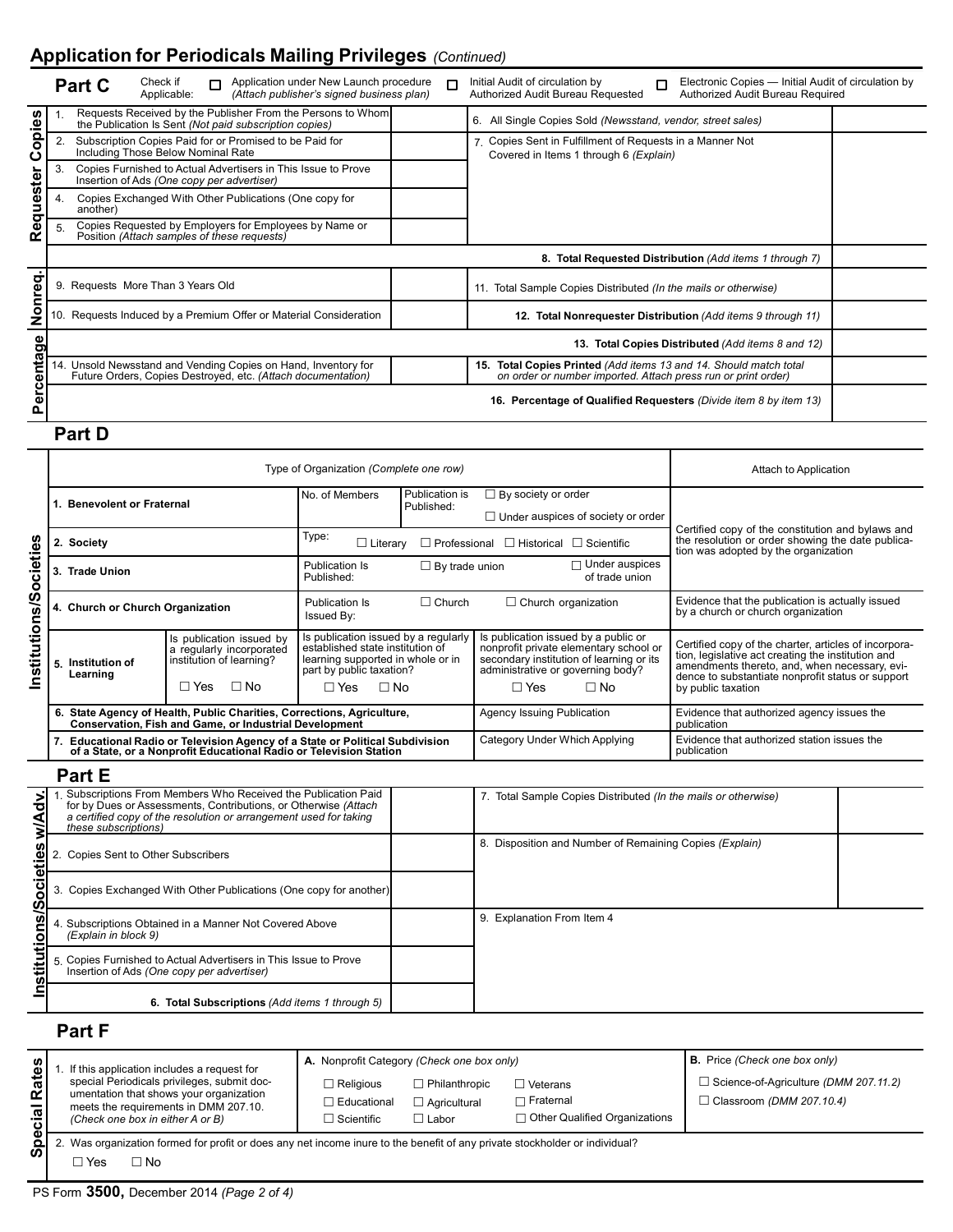#### **APPLICANT**

Complete PS Form 3500 when applying for any category of Periodicals mailing privilege.

Information about Periodicals mail is published in the *Domestic Mail Manual* (DMM®). You can access the DMM on the Internet at *[http://pe.usps.gov](http://pe.usps.gov/)*.

| If you're looking for                                        | Then turn to |
|--------------------------------------------------------------|--------------|
| General eligibility for Periodicals rates                    | DMM 207.4    |
| Standards for physical construction and mailpiece components | DMM 207.3    |
| Postage rates for Periodicals                                | DMM 207.1    |

If you have questions about Periodicals mailing, check the DMM first. If you still need help:

- Call the manager of Business Mail Entry at the district office that serves your ZIP Code™. This information is listed in DMM 608.8.4.1
- Call the USPS® help line at 800-ASK-USPS®.

All publications must first meet these basic standards to qualify for Periodicals rates:

- 1. You must show intent to publish issues indefinitely with continuity from issue to issue. Your purpose must be to transmit information of a general or specific nature.
- 2. You must publish issues at a regular frequency of at least four times a year.
- 3. You must maintain a known office of publication where normal business is conducted during posted hours.
- 4. Your publication must be formed of printed sheets.

#### **Completing the Application**

There are several eligibility categories. Consult the DMM for full requirements, including advertising restrictions.

| If                                                                                                                                              | Then your publication may be<br>eligible as a                                           | And you can<br>read more in | To apply,<br>complete |
|-------------------------------------------------------------------------------------------------------------------------------------------------|-----------------------------------------------------------------------------------------|-----------------------------|-----------------------|
| At least 50 percent of your total distribution goes to<br>individuals who have paid above a nominal rate                                        | <b>General Publication</b>                                                              | DMM 207.6.1                 | Parts A and B         |
| At least 50 percent of your total distribution goes to<br>qualified requesters, whether or not they have paid for<br>the subscription           | <b>Requester Publication</b>                                                            | DMM 207.6.4                 | Parts A and C         |
| Your publication is issued by a state department of<br>agriculture                                                                              | <b>Publication of a State Department</b><br>of Agriculture                              | DMM 207.6.3                 | Parts A and D         |
| Your publication originates in another country but you<br>have a known office of publication through an agent<br>or broker in the United States | <b>Foreign Publication</b>                                                              | DMM 207.6.6                 | Parts A and B         |
| Your publication is issued by an institution or society<br>and contains the institution's or society's advertising<br>only                      | Publication of an Institution<br>or Society With Publisher's<br><b>Advertising Only</b> | DMM 207.6.2                 | Parts A and D         |
| Your publication is issued by an institution or society<br>and contains general advertising                                                     | Publication of an Institution or<br>Society With General Advertising                    | DMM 207.6.2                 | Parts A, D, and E     |

In addition, if your publication is issued by a nonprofit organization, you may qualify for discounted rates. Read DMM 207.10 and complete Part F.

If you are a person or business selling two or more publications from different publishers, you are considered a *News Agent.* Read DMM 207.6.7 and complete Part A. Attach a separate sheet listing the publications you handle and where they are published.